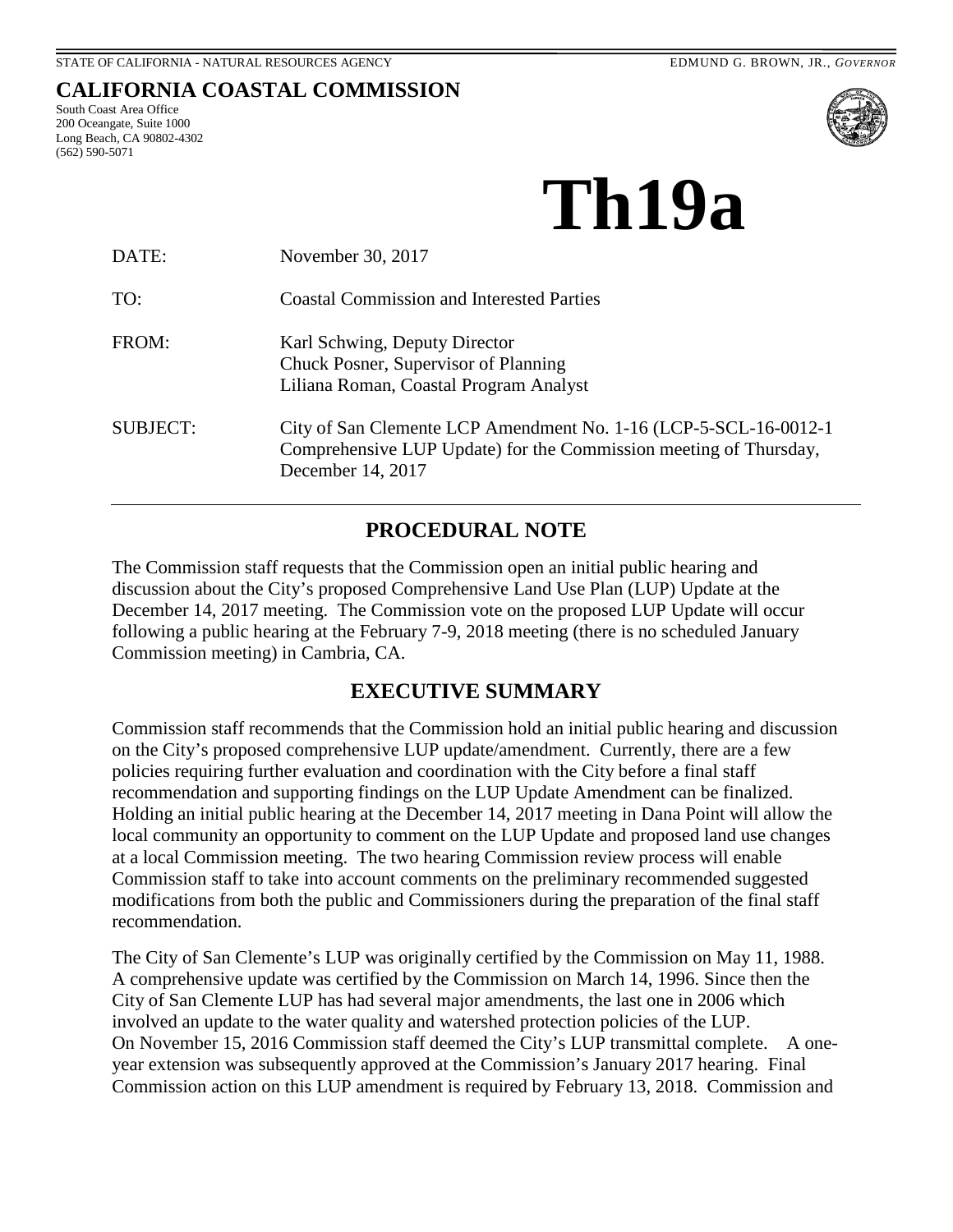City staff have worked together closely in this past year, holding monthly in person or phone conference meetings to develop proposed suggested modifications to the LUP text and policies.

At Commission staff's request, the City provided a reference table showing all the policies proposed in the Updated LUP submittal and the equivalent certified policy, or a notation that the policy is a completely new policy and is not meant to replace a certified policy. Commission staff carefully reviewed each and every equivalent policy proposed to replace currently certified policy language to ensure that the intent of certified policy language was preserved. Many of the new policies pertain to the protection and enhancement of coastal resources and provide clearer procedures and mandates pertaining to development in the coastal zone. New policies provide guiding principles on current issues the certified LUP currently does not specifically address such as, but not limited to, the identification of an alignment of the California Coastal Trail, pedestrian and bicycle trail connectivity, alternative parking strategies, limitations on preferential parking, protection of existing and provision of affordable overnight accommodations, bird safe building standards, tree trimming and removal requirements, cultural resource protections, and policies addressing potential impacts due to sea level rise.

Some of the LUP Chapters as submitted are fragmented and inconsistent in their organization and flow. For example, chapter policies are provided a title, however, sometimes the same title is used for two different policies, the policy title does not match the policy content, or no title is provided at all. The vast majority of staff suggested modifications are simply aimed at restructuring the document to provide a more conventional, logical sequence to both the Chapter text and the policies themselves. A summary of the complete LUP Comprehensive Update submittal is provided in this report.

Significant progress has been made between City and Commission staff toward resolving issues related to coastal hazards, protection of biological resources, protection of water quality and protection and provision of public access to the coast. Although many issues have been resolved, including those relating to coastal hazards, one main substantive difference remains, and that is regarding the waiver of rights to future shoreline/bluff protection and the definition of "existing development" for purposes of shoreline/bluff protection. This issue is discussed in detail in this summary report. City and Coastal staff continue to collaborate toward agreement on other issues. Some of these issues, include but are not limited to, policies pertaining to canyon and bluff edge setbacks, and mitigation ratios for adverse impacts to mature native trees and/or bird nesting trees, and water quality. Policy issues still under dialogue with City staff are highlighted for easy identification on Exhibit 1 – Suggested Modifications. Additionally, staff is still evaluating the proposed land use designation changes. Commission and public feedback on the preliminary suggested modifications would be particularly helpful to staff in preparing a final suggested modifications for Commission action at a subsequent meeting.

# <span id="page-1-0"></span>**ADDITIONAL INFORMATION**

For further information on the City of San Clemente LUP Comprehensive Update or this report, please contact Liliana Roman, Coastal Program Analyst at (562) 590-5071. Correspondence should be sent to the South Coast District Office in Long Beach at 200 Oceangate, 10<sup>th</sup> floor, Long Beach, CA 90802 or by using the 'submit comment' feature on the Commission's agenda, item Thursday, 19a, at the following link:<https://www.coastal.ca.gov/meetings/agenda/#/2017/12>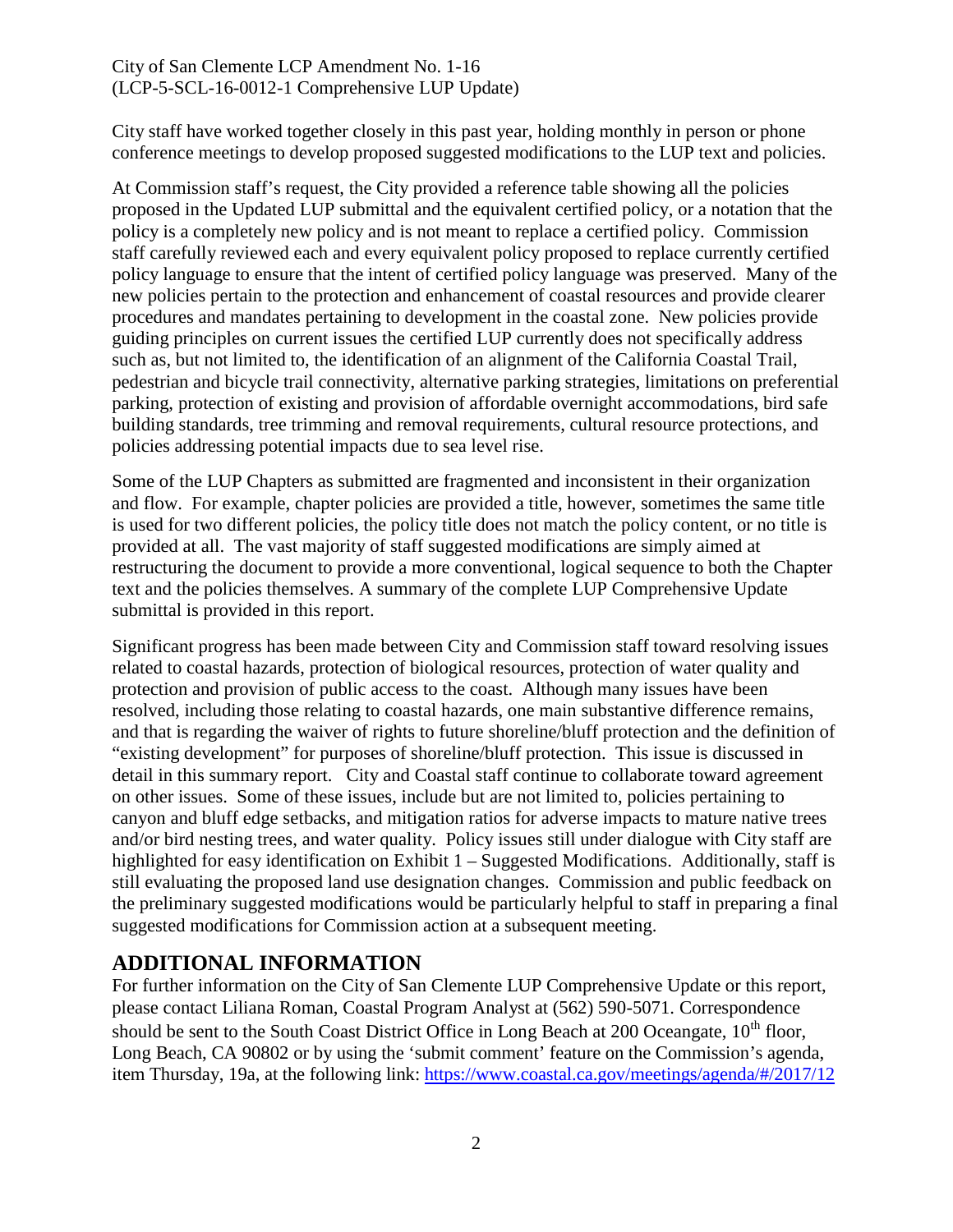# **TABLE OF CONTENTS**

# **[EXHIBITS](https://documents.coastal.ca.gov/reports/2017/12/Th19a/Th19a-12-2017-exhibits.pdf)**

| Exhibit 1 – Proposed LUP Amendment with Suggested Modifications |
|-----------------------------------------------------------------|
| Exhibit 2 – Complete LUP Amendment Submittal                    |
| Exhibit 3 – LUP Policies Reference Table                        |
| Exhibit 4 – "General Plan Changes" map book and index           |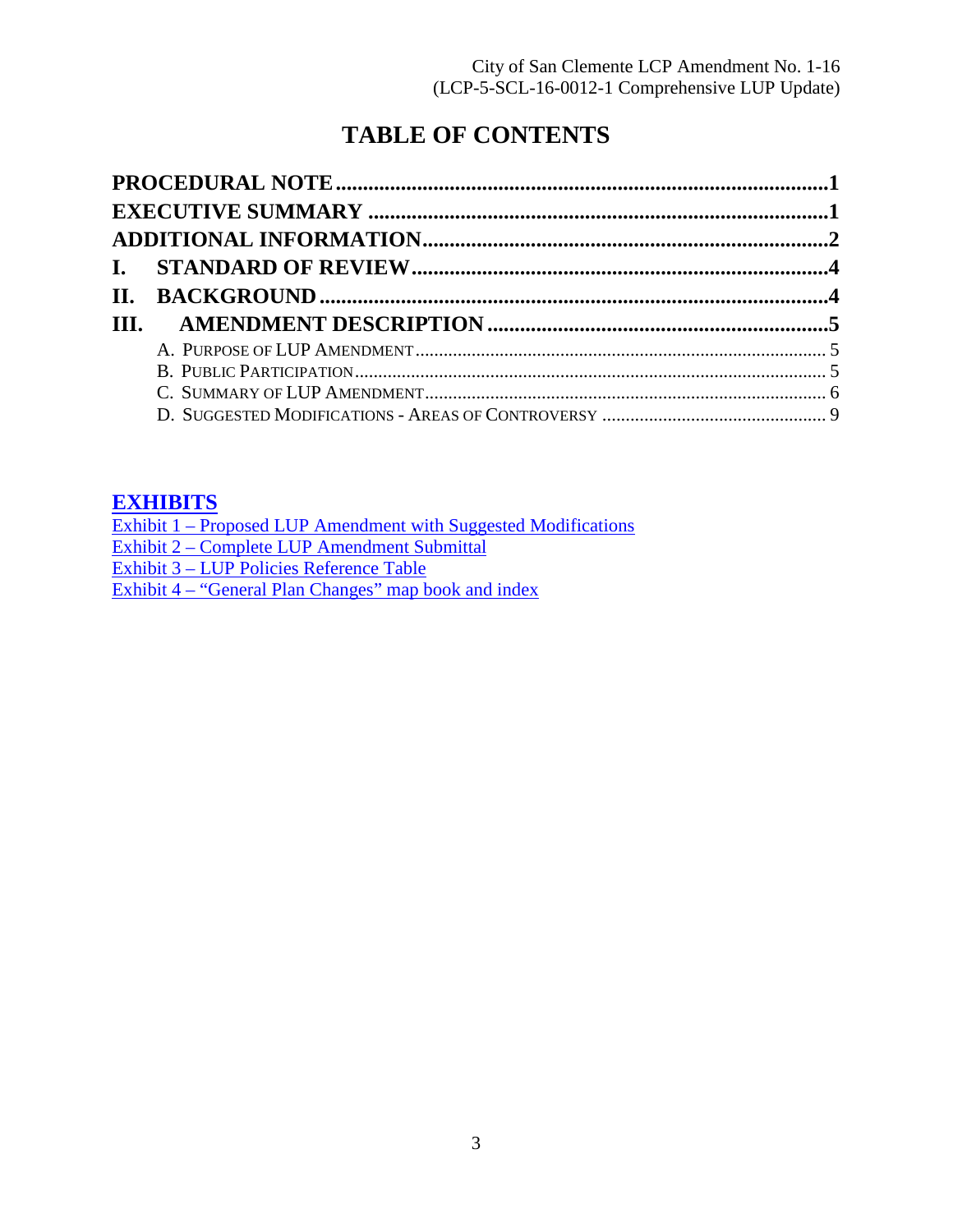# <span id="page-3-0"></span>**I. STANDARD OF REVIEW**

The standard of review for Land Use Plan (LUP) amendments is found in Section 30512 of the Coastal Act. This section requires the Commission to certify an LUP amendment if it finds that it meets the requirements of, and is in conformity with, the policies of Chapter 3 of the Coastal Act.

Section 30512 (c) states:

*The commission shall certify a land use plan, or any amendments thereto, if it finds that a*  land use plan meets the requirements of, and is in conformity with, the policies of *Chapter 3 (commencing with Section 30200). Except as proved in paragraph (1) of subdivision (a), a decision to certify shall require a majority vote of the appointed membership of the commission.* 

# <span id="page-3-1"></span>**II. BACKGROUND**

#### *City Setting and Existing Conditions*

San Clemente is a city in the County of Orange with a population of 62,522 based on the 2010 census. It is the southernmost City in the County of Orange at the border with San Diego County. The City was founded in 1925 by Ole Hanson conceptualized to be a "Spanish Villageby-the Sea," where the entire City would be a park with streets graded to fit into the natural topography of the land and buildings designed in the Spanish style of white stucco and red tile roofs. He built public structures such as the Beach Club, the Community Center, the Pier and San Clemente Plaza, now known as Max Berg Plaza Park, which were all later donated to the City. The area was officially incorporated as a City in 1928. The abundant visual and physical resources of the City's coastline have helped establish the community's character.

The City's Coastal Zone is approximately half a mile inland from the shoreline and is highly urbanized. Roughly, the Coastal Zone is the area of the City located seaward of Interstate-5. However, the majority of City land is located inland of I-5 outside of the Coastal Zone. Coastal bluffs and coastal canyons are the prominent topographic feature in the Coastal Zone. San Clemente's beaches are also unique in that there is very little commercial or residential oceanfront development. Developed areas are for the most part, located on bluff top lots. At the toe of the bluffs, there is either a road (Pacific Coast Highway, or El Camino Real, as it is referred to in San Clemente) or the railroad corridor consisting of a single track owned and maintained by the Orange County Transportation Authority utilized by Amtrak and Metrolink. The City maintains 19 beach public access ways consisting of public stairs and ramps down the bluff face and at-grade railroad crossings, and railroad under and overpasses for safe access to beach areas.

#### *LUP Background*

The City of San Clemente's Land Use Plan (LUP) was certified by the Commission on May 11, 1988. In 1990, the City began a comprehensive update to the General Plan which was adopted by the City Council on May 6, 1993. The conclusion of the General Plan process created new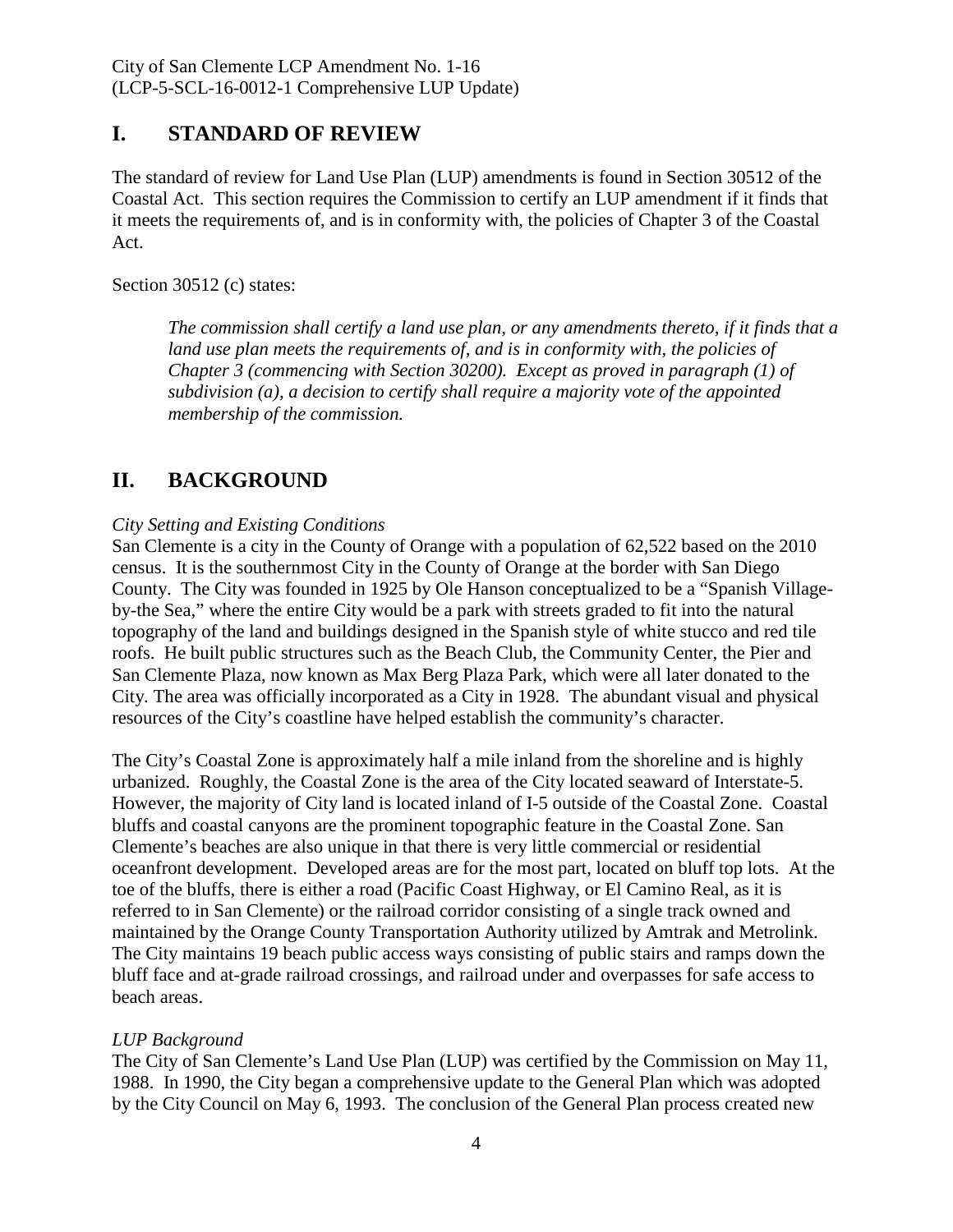coastal land uses which mandated that the certified LUP be updated to make it consistent with the Land Use Element of the General Plan. On January 18, 1995, this comprehensive LUP update was adopted by the City Council in Resolution No. 95-02, and was revised on December 20, 1995 under Resolution No. 95-91. On March 14, 1996, the Commission approved, and certified, the updated LUP. In 1996, the City prepared and submitted an Implementation Plan (IP) for Commission review and approval; however, the Commission's suggested modifications were not approved by the City and the final certification process was not completed.

Since then, the City of San Clemente LUP has had several major amendments relating to site specific land use designation changes (2001 LUP Amendment SCT-MAJ-1-01 changed six lots at 246-256 Avenida Granada from MU3-p-A to RM-A), modification of standards for mixed-use projects on small lots and on lots with designated historic structures in the Downtown MU3 Zone (2001 LUP Amendment SCT-MAJ-2-01), modification/increase to the allowable FAR for office use components of mixed-use projects in the MU2 land use designation (2002 LUP Amendment SCL-MAJ-1-02), and an amendment updating the water quality and watershed protection policies (2006 LUP Amendment SCL-MAJ-1-05).

The City currently has a certified LUP, but lacks an Implementation Plan (IP). As such, the Commission maintains coastal development permit issuance authority with Coastal Act Chapter 3 policies as the standard of review and utilizing the certified LUP as guidance.

# <span id="page-4-0"></span>**III. AMENDMENT DESCRIPTION**

#### <span id="page-4-1"></span>**A. PURPOSE OF LUP AMENDMENT**

As previously noted, the City of San Clemente's LUP was certified by the Commission in 1988. It has been 20 years since the major comprehensive LUP update certified in 1996. The proposed LUP amendment would update the San Clemente LUP to reflect current conditions and community goals. Like the previous LUP update, this LUP update follows a newly approved General Plan and will make the LUP consistent with the Land Use Element of the General Plan. In addition, the City has expressed a commitment to becoming fully certified and thus have coastal development permit authority. Certification of an updated LUP is the first step for the City of San Clemente to obtain a fully certified Local Coastal Program (LCP). The City is currently working on a draft Implementation Plan, with the aid of grant funds from the Coastal Commission. Following certification of an updated LUP, the City plans to submit an Implementation Plan and work with Commission staff towards full certification in the next few years.

#### <span id="page-4-2"></span>**B. PUBLIC PARTICIPATION**

Section 30503 of the Coastal Act requires local governments to provide the public with maximum opportunities to participate in the development of the LCP amendment prior to its submittal to the Commission for review. The City has held public meetings with regard to the subject amendment request in between 2014 and 2015, beginning with a public workshop on August 21, 2014, Coastal Advisory Committee and Beaches, Parks, and Recreation Commission public meetings in January 2015, four Planning Commission meetings in May-June 2015, and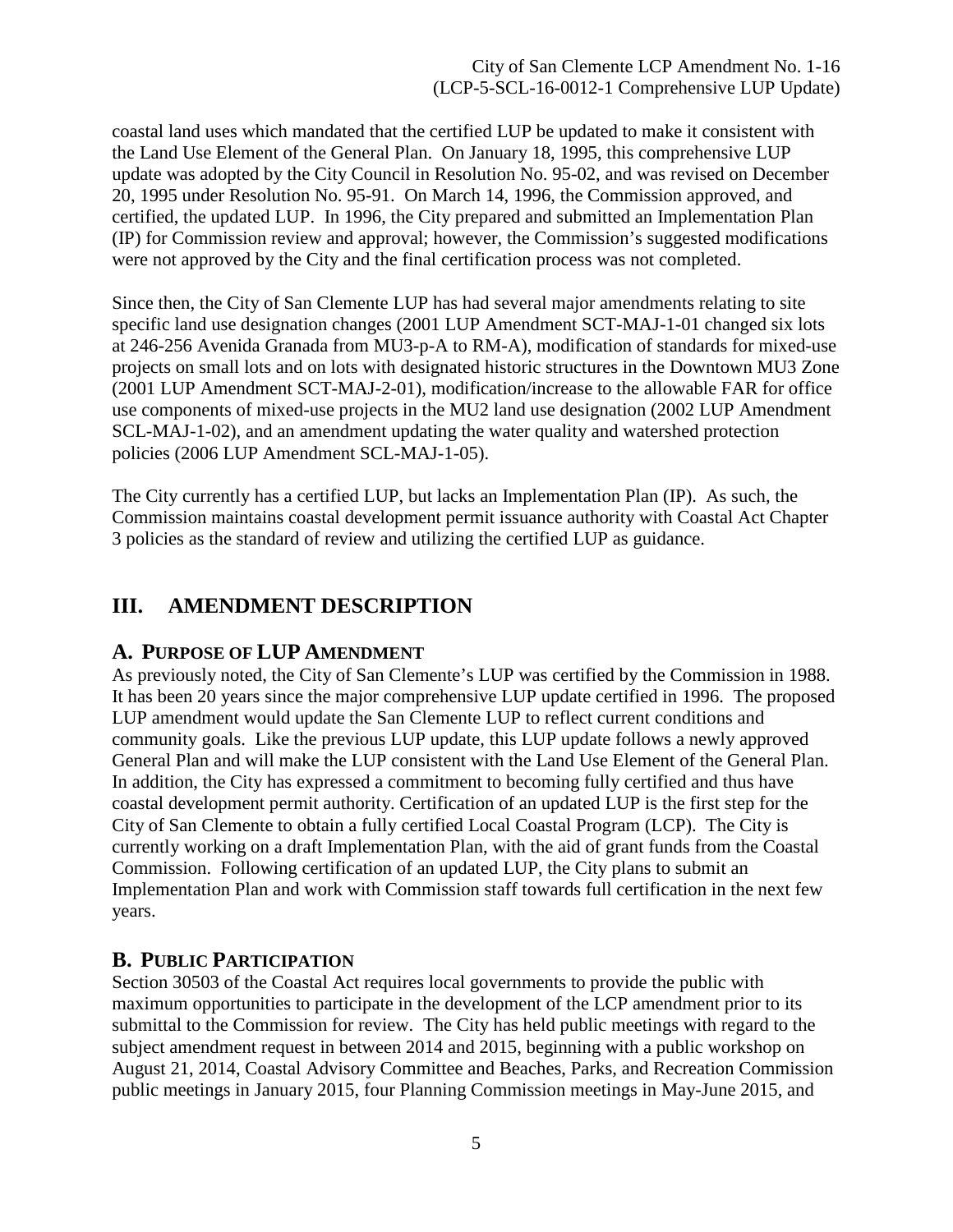two City Council meetings on December 15, 2015 and February 2, 2016. All of those local hearings were duly noticed to the public. Notice of the subject amendment has been distributed to all known interested parties.

#### <span id="page-5-0"></span>**C. SUMMARY OF LUP AMENDMENT**

In June 2014, the City initiated the comprehensive LUP update amendment process with the aid of a Coastal Commission Local Coastal Program (LCP) grant. Additionally, throughout 2014 and 2015, Commission staff provided comments and collaborated on the initial LUP draft over numerous meetings. On March 17, 2016, the City submitted the LUP amendment, deemed complete on November 15, 2016 after receipt of additional information requested from the applicant. At its January 13, 2017 hearing, the Commission extended the 90-day LCP deadline an additional year. Commission action on this LUP amendment is required by February 13, 2018.

#### *Proposed Comprehensive LUP Update*

As submitted, the LUP amendment includes an entirely new LUP document and Land Use Map to replace the existing certified LUP and Land Use Map. The entire proposed LUP Update submittal is included as **[Exhibit 2](https://documents.coastal.ca.gov/reports/2017/12/Th19a/Th19a-12-2017-exhibits.pdf)**. Twenty-eight (28) land use designation changes are proposed to the currently certified Land Use Map. The Land Use Map as submitted, reflects these proposed changes. These proposed land use designation changes reflect recent changes made to the General Plan land use designations in a 2015 General Plan update.

Also, at Commission staff request, the City provided a reference table showing all the policies proposed in the Updated LUP submittal and the equivalent certified policy, or a notation that the policy is a completely new policy and is not meant to replace a certified policy. This is included as **[Exhibit 3](https://documents.coastal.ca.gov/reports/2017/12/Th19a/Th19a-12-2017-exhibits.pdf)** to this summary report.

Some of the LUP Chapters as submitted, are fragmented and inconsistent in their organization and flow. For example, chapter policies are provided a title, however, sometimes the same title is used for two different policies, the policy title does not match the policy content, or no title is provided at all. The vast majority of staff suggested modifications are simply aimed at restructuring the document to provide a more conventional, logical sequence to both the Chapter text and the policies themselves. A summary of the complete LUP Comprehensive Update submittal is provided below.

#### Chapter 1 – Introduction

Chapter 1 is the introductory chapter of the LUP, setting forth the City's intention that all development within the coastal zone must be consistent with the LUP in order to carry out the statutory requirements of the California Coastal Act. Chapter 1 clearly states that while all policies and regulations specified in the City's General Plan, zoning and any other ordinance apply in the coastal zone, in the event of any perceived conflict between those policies, the policies of the Coastal Land Use Plan shall take precedence. Furthermore, Chapter 1 includes a listing of LUP general goals and objectives meant to achieve conformance with Coastal Act policies. Goals and objectives such as:

1. Protect, maintain and, where feasible, restore and enhance the Coastal Zone's natural and manmade resources;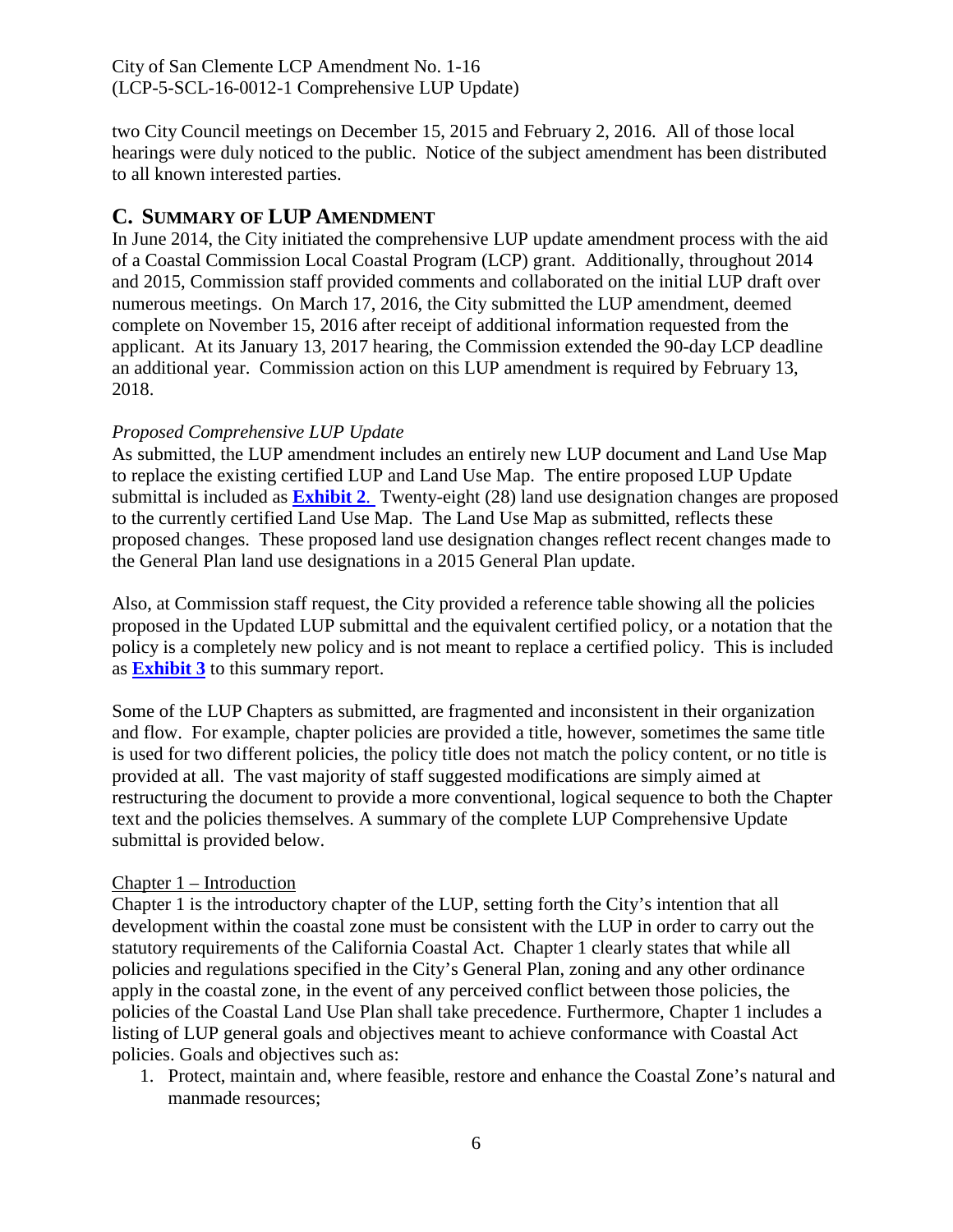- 2. Ensure orderly, balanced conservation and utilization of Coastal Zone resources, taking into account the social and economic needs of the people of the state;
- 3. Maximize public access to and along the coast and public recreational opportunities in the Coastal Zone, consistent with best resource conservation principles and practices, and with constitutionally protected rights of private property owners;
- 4. Ensure that coastal-dependent and coastal-related development have land use priority over other types of coastal development; and
- 5. Coordinate with state and local agencies and to encourage beneficial public uses, including educational uses, in the Coastal Zone.

#### Chapter 2 – Land Use and New Development

Chapter 2 includes the Coastal Land Use Map (Figure 2-1, A-G) depicting the land use designation for each land parcel within the City's Coastal Zone. Land use types include residential, commercial, mixed use, light industrial, public, recreational, and open space. Each Coastal Land Use Designation is listed on Table 2-1 along with the allowable land uses, building height, and maximum density for each of those Coastal Land Use Designations. The table also includes a list of "overlay" designations that identify additional restrictions placed over distinct City areas, such as the architectural overlay, visitor serving commercial district overlay, and a mixed-use overlay. For example, the Visitor Serving Commercial District Overlay (VSCD) is a new proposed overlay to ensure the preservation of existing and designation of new suitable areas for these priority uses. There is also a section devoted to four "Focus Areas" in the Coastal Zone, which are distinct districts/neighborhoods where the community has identified specific development goals in order to maintain the distinct community character of each Focus Area.

LUP Chapter 2 – Land Use and New Development policies are divided into two distinct subgroups, one subgroup of policies is based on the Land Use Designations identified in this chapter, such as "Residential, Commercial, and Mixed-Use" and a second subgroup of policies are organized based on broader topics such as "Visitor Serving," "Conservation and Sustainability," and "Focus Areas" policies.

#### Chapter 3: Public Access

Chapter 3 provides a description of the City's regional transportation system, public transportation services, bike routes, and pedestrian trails. The Chapter's main focus is the description of existing and proposed coastal and shoreline access. There are 19 private and public coastal access points. Coastal Access Maps (Figures 3-4 through 3-21) identify these coastal access points and there is an accompanying description for each. A section is also dedicated to listing and describing all public recreational amenities in the Coastal Zone (e.g., the Municipal Pier, Ole Hanson Beach Club, and City parks and beaches).

LUP Chapter 2 includes 90 policies divided into subgroups involving mobility and parking, shoreline/coastal access, and recreational amenities.

#### Chapter 4 – Marine and Land Resources

Chapter 4 provides a description of natural habitats found in the City's Coastal Zone and provides figures identifying the location of coastal canyons, watersheds and ocean outfall locations, off-shore coastal reefs, and "Potential Habitat Study Areas" as identified by a recent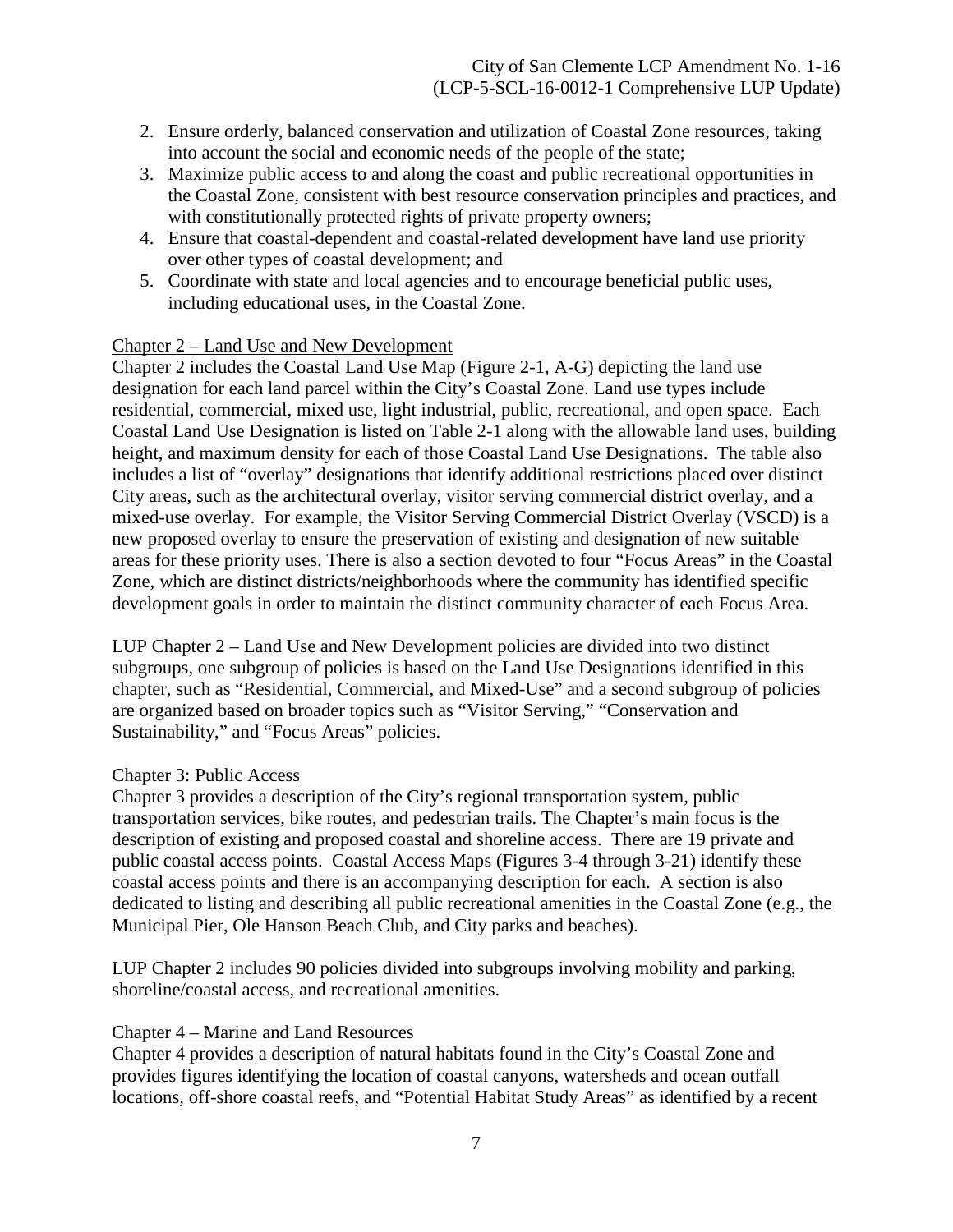2015 City Biological Inventory Report. The full report is included as an LUP Appendix. Additionally, Chapter 4 contains a section devoted to coastal water quality concerns.

LUP Chapter 4 – Marine and Land Resources policies are divided into subgroups concerning environmentally sensitive habitat areas (ESHA), marine resources, wetlands, water quality, and other biological resource areas such as coastal canyons.

#### Chapter 5: Hazards & Shoreline/Bluff/Canyon Development

Chapter 5 provides the background setting of the potential coastal hazards in the City, which include, but are not limited to, coastal bluffs, coastal bluff and canyon slopes with low stability and high landslide potential, liquefaction, shoreline and bluff erosion, tsunami, storm and tidal surges, and coastal hazards associated with rising sea levels.

LUP Chapter 5 – Hazards & Shoreline/Bluff/Canyon Development policies pertaining to appropriate development setbacks from hazards such as beach/oceanfront setbacks, bluff edge and canyon edge setbacks, and development standards in hazard areas.

#### Chapter 6: Visual, Historic, and Cultural Resources

Chapter 6 focuses on the City's scenic resources, community character and unique cultural resources. The chapter incorporates policies aimed at protecting coastal scenic and visual qualities, archaeological or paleontological resources, and the minimization of adverse impacts of new development on these coastal resources. The chapter provides figures depicting public view corridors and scenic roadway corridors.

Chapter 6 – Visual, Historic, and Cultural Resources policies are aimed at identifying, protecting, and enhancing scenic and visual resources including coastal bluffs, visually significant ridgelines, coastal canyons, open spaces, mature trees, and significant public views. Development design policies are proposed to protect these resources such as building heights and setbacks, compatible landscaping and fencing, and to maintain the natural topographic and physiographic characteristics of a development site. Policies regarding the protection of cultural resources, including historic, archaeological and paleontological resources, emphasize avoidance and minimization of impacts.

#### Chapter 7: Definitions

Chapter 7, the final LUP chapter is a glossary providing definitions of terms and acronyms contained throughout the LUP. For example, terms such as coastal bluff, low impact development (LID), environmentally sensitive habitat area (ESHA), public trust lands, wetlands, and shoreline protective device are specific terms defined in this Chapter.

#### LUP Map

Numerous land use designation changes were made as part of the City's 2015 General Plan Update. The City proposes to incorporate the land use changes in the Coastal Zone as part of their Comprehensive LUP Update submittal. The majority of these proposed changes are "cleanup" corrections and clarifications with just a handful of significant changes.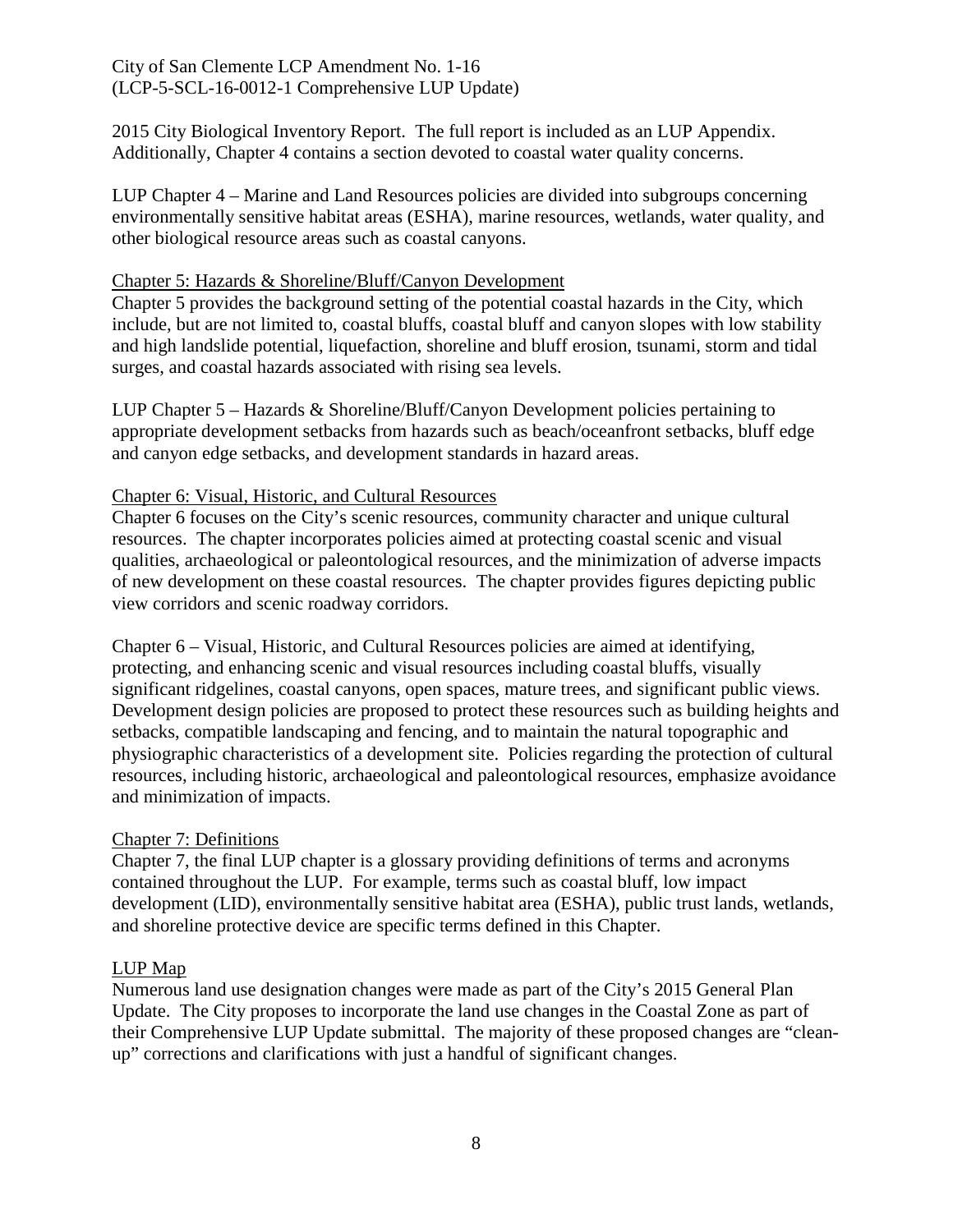**[Exhibit 4](https://documents.coastal.ca.gov/reports/2017/12/Th19a/Th19a-12-2017-exhibits.pdf)** provides a "General Plan Changes" map book depicting the geographic location of proposed land use and policy changes with an index describing each proposed change and identifying each change by specific number. As submitted, the "General Plan Changes" map book and index identifies all proposed land use changes citywide, not just those in the Coastal Zone. Twenty-eight (28) out of fifty-eight (58) proposed land use changes are in the Coastal Zone and labeled as "Coastal Zone Relevant" in the map book index.

Additionally, the Land Use Map included in Chapter 2 – Land Use and New Development as submitted, already depicts the proposed land use changes.

#### <span id="page-8-0"></span>**D. SUGGESTED MODIFICATIONS -AREAS OF CONTROVERSY**

Commission staff suggests that the following changes (i.e., "suggested modifications") to the San Clemente LUP Comprehensive Update are necessary to ensure that the LUP is consistent with and adequate to carry out the policies of Chapter 3 of the Coastal Act.

Suggested modification to the policies of the proposed Land Use Plan are shown in **[Exhibit 1](https://documents.coastal.ca.gov/reports/2017/12/Th19a/Th19a-12-2017-exhibits.pdf)** (changes shown in strike out are proposed to be deleted, and changes shown in underline are proposed to be added) chapter by chapter. Suggested modifications shown highlighted are those policy areas which the City and Commission staff are still working through to reach full agreement, or which may remain controversial.

Commission staff and City staff worked together for over a year prior to the City's submittal of the comprehensive LUP update and have continued to work together since the application was deemed complete on November 15, 2016. In the past year, City and Commission staff have collaborated on suggested modifications to clean up and improve both the organization of the LUP policies and the policy language itself. City staff has generated many of the suggested modifications contained herein, either in response to Commission staff concerns or to supplement various sections. Wherever possible, Commission staff has incorporated the City's suggestions and language changes. Suggested modifications are proposed in order to ensure consistency with the Coastal Act and provide clarity on the intent of the policy. Confusing and misleading policy language can be misinterpreted or misconstrued due to lack of clear intent. Based on these past discussions and collaborations with City staff, Commission staff believe that the majority of suggested modifications to the LUP Update are acceptable to the City.

Significant progress has been made toward resolving issues related to coastal hazards, protection of biological resources, protection of water quality and protection and provision of public access to the coast. Although many issues have been resolved, including those relating to coastal hazards, one main substantive difference remains, and that is regarding the waiver of rights to future shoreline/bluff protection and the definition of "existing development" for purposes of shoreline/bluff protection. This issue is discussed in greater detail in the section below.

City and Coastal staff continue to collaborate toward agreement on other issues. Some of these issues include but are not limited to, policies pertaining to beach curfews, canyon and bluff edge setbacks, mitigation ratios for adverse impacts to mature native trees and/or bird nesting trees, and water quality. Policy issues still under dialogue with City staff are highlighted for easy identification on **[Exhibit 1](https://documents.coastal.ca.gov/reports/2017/12/Th19a/Th19a-12-2017-exhibits.pdf)** – Suggested Modifications. Additionally, staff is still evaluating the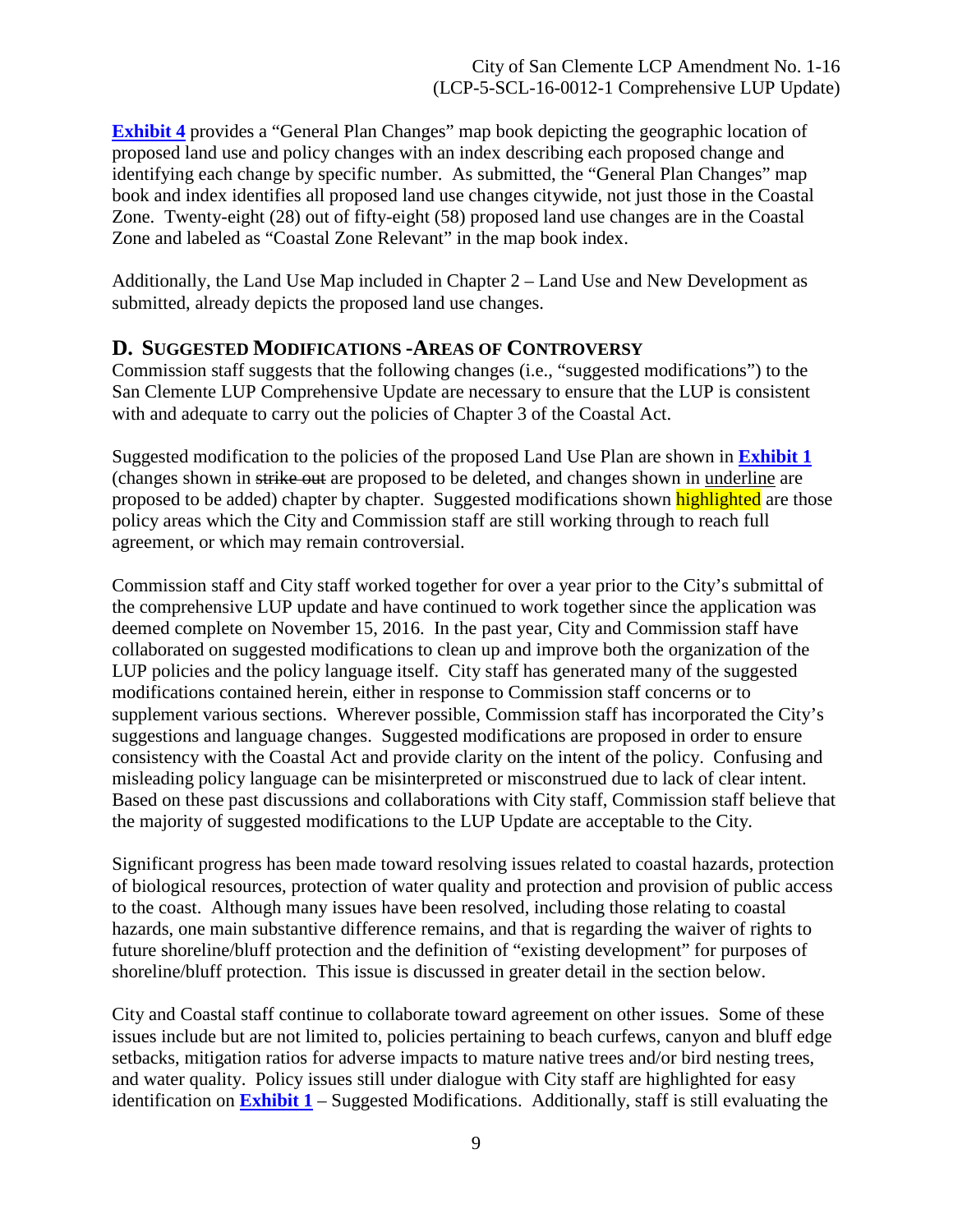proposed land use designation changes. Commission and public feedback on the preliminary suggested modifications would be particularly helpful to staff in preparing a final suggested modifications for Commission action at a subsequent meeting.

#### *Definition of "Existing Development" and Waiver of Right to Shoreline Protective Device for New Development*

Commission staff included a suggested modification in Chapter 7 – Definitions to define the term "Existing Development," which is not currently defined in the certified LUP. Commission staff defines existing development as a structure that was legally permitted prior to the effective date of the Coastal Act (January 1, 1977) and has not undergone a major remodel since then. The term is used extensively throughout the chapters of the LUP, of particular importance in Chapter 5 – Hazards. The City has expressed a concern, noting that this definition is not explicitly included in (or in their view required by) the Coastal Act. The City would prefer that the January 1, 1977 date not be used in the definition of existing development.

Although it is true that the Coastal Act does not explicitly define what qualifies as an "existing structure" for purposes of Section  $30235<sup>1</sup>$  $30235<sup>1</sup>$  $30235<sup>1</sup>$ , how this term is interpreted in specific cases and through LCPs is critical to ensuring the protection of shoreline resources and public access and recreation consistent with the Coastal Act, especially in light of current planning efforts to address future sea level rise impacts.

Read together, the most reasonable and straight-forward interpretation of Coastal Act Sections  $30235$  $30235$  $30235$  and  $30253<sup>2</sup>$  is that they demonstrate/substantiate a broad legislative intent to allow shoreline protection for development that was in existence when the Coastal Act was passed. This would have been allowed in order to address investment-backed expectations related to existing development which predated the regulatory requirements imposed by the Coastal Act (subject to other requirements of Section 30235 of the Coastal Act). But, for structures built after the Coastal Act was passed such protective structures were disallowed due to the wellknown adverse impacts to coastal resources typically caused by shoreline protection, as recognized by the requirements codified in Section 30253. In this way, the Coastal Act's broad purpose to protect natural shoreline resources and public access and recreation would be implemented to the maximum extent when new, yet-to-be entitled post-Coastal Act development was under consideration while shoreline development that was already entitled in 1976 would be "grandfathered" and allowed to protect itself from shoreline hazards if it otherwise met the requirements applicable to 30235 protection. Such grandfathering of existing conditions is typical in the land use and permitting context when new land use and resource protection policies are enacted that would in turn, make existing development "legal non-conforming."

 $\overline{\phantom{a}}$ 

<span id="page-9-0"></span> $1$  Coastal Act Section 30235 reads, in relevant part: Revetments, breakwaters, groins, harbor channels, seawalls, cliff retaining walls, and other such construction that alters natural shoreline processes shall be permitted when required to serve coastal-dependent uses or to protect existing structures or public beaches in danger from erosion, and when designed to eliminate or mitigate adverse impacts on local shoreline sand supply.

<span id="page-9-1"></span> $2$  Coastal Act Section 30253 reads, in relevant part: New development shall do all of the following:

<sup>(</sup>a) Minimize risks to life and property in areas of high geologic, flood, and fire hazard.

<sup>(</sup>b) Assure stability and structural integrity, and neither create nor contribute significantly to erosion, geologic instability, or destruction of the site or surrounding area or in any way require the construction of protective devices that would substantially alter natural landforms along bluffs and cliffs.